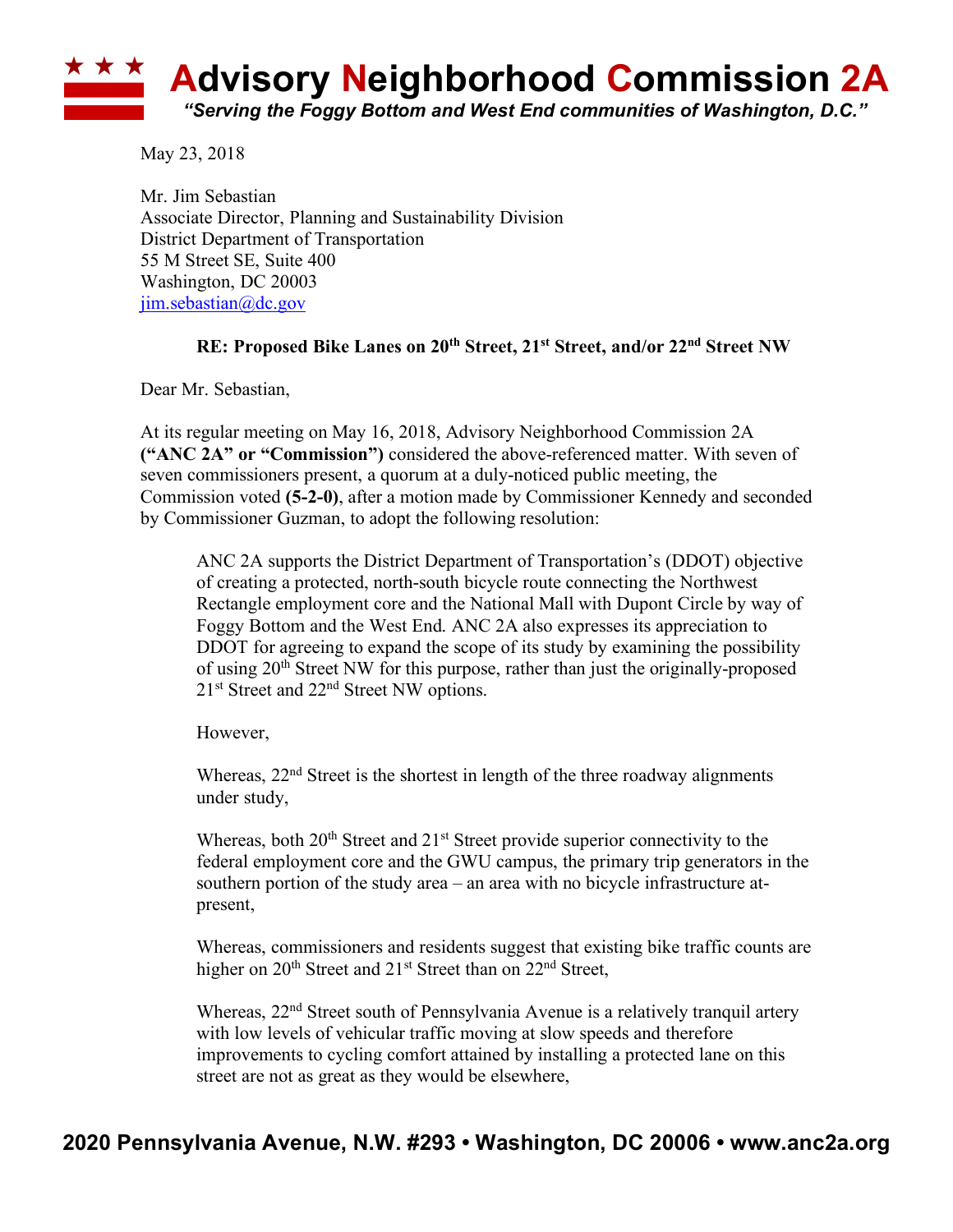## \* \* \* **Advisory Neighborhood Commission 2A**

*"Serving the Foggy Bottom and West End communities of Washington, D.C."*

Whereas, the large number of hotels near the intersection of 22<sup>nd</sup> Street and M Street, along with a heavily-used gas station and sizable condominium buildings, have generated a significant number of curb cuts that are used frequently for pickup, drop-off, deliveries, trash collection, and other purposes that would need to be accommodated in the design of a dedicated bicycle lane,

Whereas, double-parking is endemic to this area of roadway on 22<sup>nd</sup> Street and that – combined with the lane breaks needed to accommodate access to curb cuts – would invite a situation where any bicycle lane would be regularly blocked by cars, thereby reducing its quality and usability and, further, experience elsewhere in the District suggests that engineered solutions and available enforcement resources would be insufficient to overcome these impediments,

Whereas,  $20<sup>th</sup>$  Street and  $21<sup>st</sup>$  Street are more convenient for those travelling to the corridor area from the north or east – which likely constitutes the majority of would-be users due to the established bicycle network in these areas, demographic factors, and various geographic, topographic, and roadway design impediments to cycling to or from areas west of the study area,

Whereas, in any event, cyclists travelling from or to the west would be better served by protected bike lanes on Virginia Avenue – tying into the Rock Creek Parkway trail, the protected bikeway on K Street and Water Street, and the Capitol Crescent Trail – a project called for in the 2005 D.C. Bicycle Master Plan and the 2014 moveDC Plan, and

Whereas, over the past five years the West End has experienced a significant loss of on-street parking associated with the installation of the L Street bikeway, which, combined with perceived congestion impacts associated with this and other nearby development and roadway projects, has generated a significant, latent level of frustration and fatigue at the prospect of additional such projects in proximity to residential areas at this time.

Therefore, for the above-mentioned reasons, ANC 2A requests that DDOT remove  $22<sup>nd</sup>$  Street from further study and focus on evaluating  $20<sup>th</sup>$  Street and  $21<sup>st</sup>$ Street, as well as any connections between these two streets that might be necessary in order to establish a contiguous bicycle corridor throughout the study area.

ANC 2A further requests that DDOT consider alternatives to F Street as a possible point of connection by which the bicycle facility can "jog" between the two primary north-south streets, as necessary.

Commissioners Patrick Kennedy  $(2A01@anc \, dc.gov)$  and William Kennedy Smith  $(2A04@anc.de.gov)$  are the Commission's representatives in this matter.